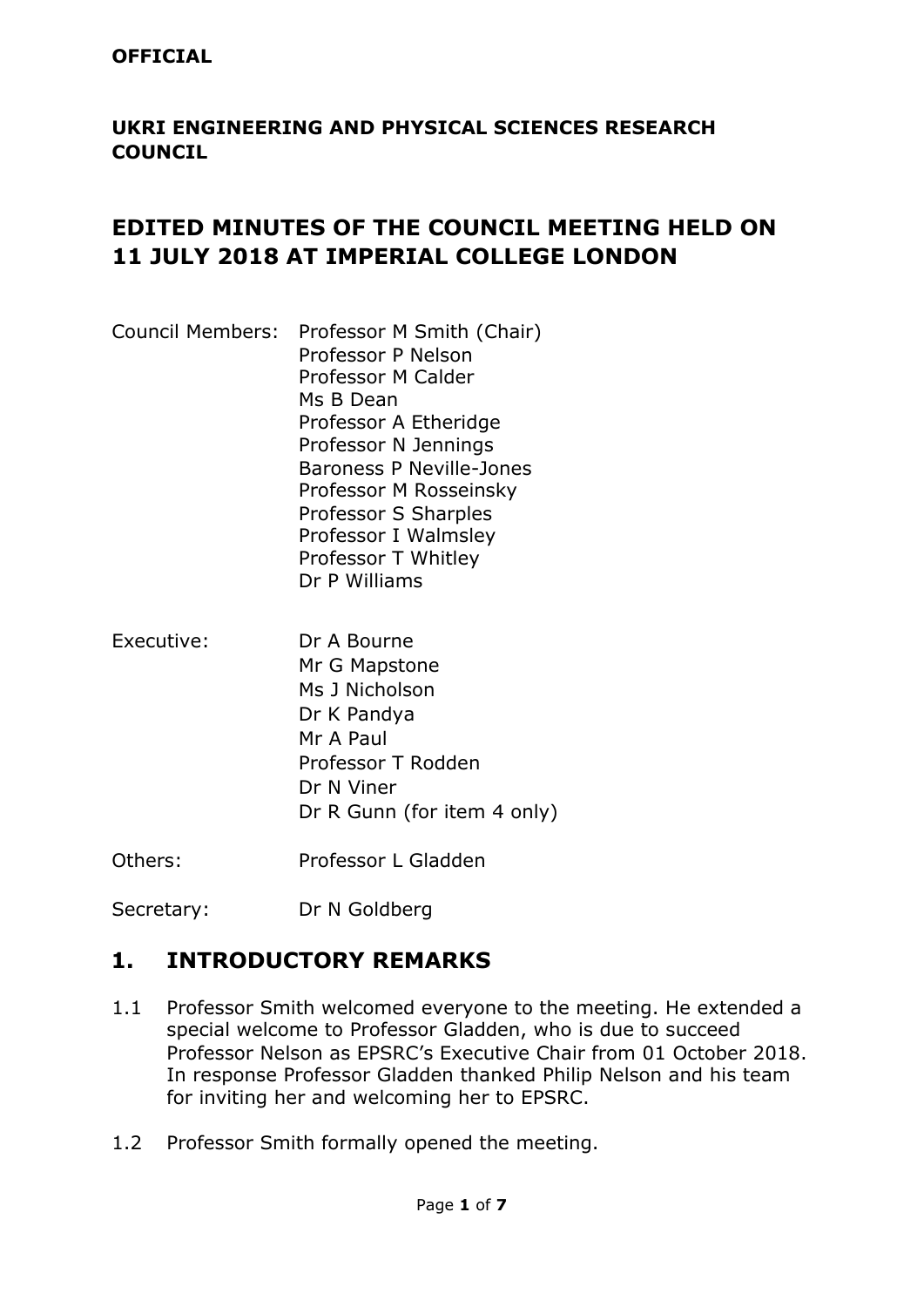- 1.3 Apologies were received from Professor Wright.
- 1.4 There were no new declarations of interest from Council members at this meeting.
- 1.5 For the record Professor Smith, on behalf of Council, thanked Imperial College for hosting the Council visit which had showcased the high-tech medical, engineering and outreach activities supported by EPSRC. He noted that it had been a highly informative and worthwhile visit.

### **2. EXECUTIVE CHAIR OPENING REMARKS**

 *Oral*  **Oral**  *Oral**A* 

2.1 Professor Nelson began by updating Council regarding progress with the UKRI led funds. He said that there continued to be rapid developments associated with these funds. He reported that a shortlist of potential funding areas associated with the Strategic Priorities Fund (SPF) had been identified and that these were confirmed at yesterday's UKRI-Executive Committee. Full cases would now be prepared for each area and presented to the UKRI Investment Committee at the end of July. He said that the four Challenge panels looking at wave 3 of funding from the Industrial Strategy Challenge Fund (ISCF) had also met and made recommendations. These, together with the four topics that had been identified as part of wave 2, were subsequently presented to the ISCF Steering Board and the UKRI–Executive Committee. He said that the outcome would not be made public until the 13 July but reported that there was a high level of EPSRC interest in the shortlisted topics. Council members asked to see the full list of bids once they were announced and questioned why the membership and terms of reference of the Investment Committee were not on the UKRI website.

#### 2.2 **Minute not included as contains exempt material, at the time of publication, under the terms of the Freedom of Information Act 2000.**

2.3 Professor Nelson appraised Council of progress with the current CDT call. He said that full proposals were now being prepared by those applicants successful at the outline stage, with a deadline of 31 July 2018. He said that the full proposals would be assessed according to the published assessment criteria, by 'postal' peer review (August-October 2018) followed by interview panels in early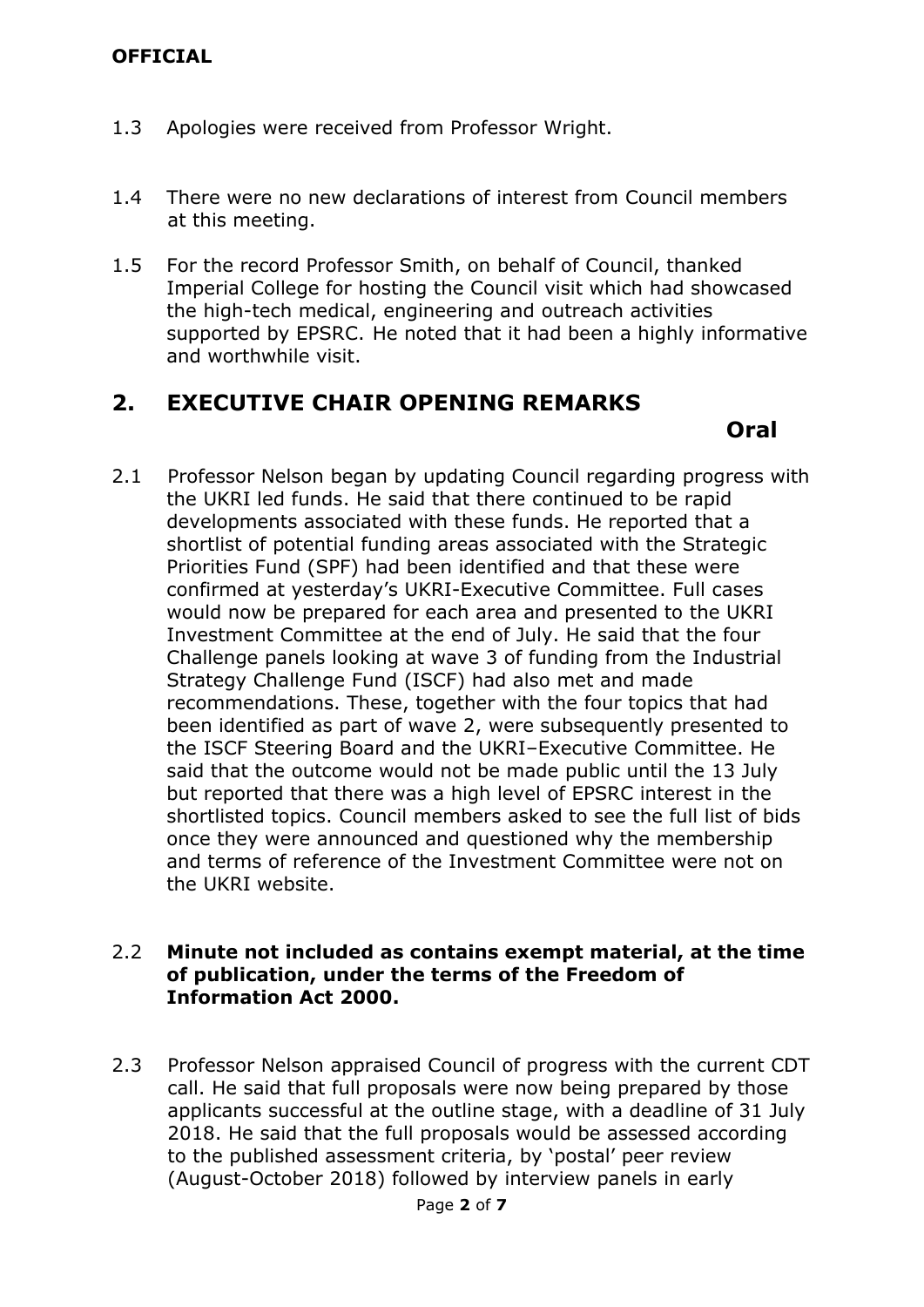November 2018. Funding decisions would be made in mid-late November 2018 and the successful Centres announced in December 2018.

- 2.4 Professor Nelson reported on the process to identify a CSA to attend future Council meetings. EPSRC had been informed that Sir Mark Walport and Patrick Valance (the Government Chief Scientific Adviser) had assigned Professor Stephen Belcher, Met Office Chief Scientist, to EPSRC Council and the office were currently approaching him to ask him to formally accept. Council noted this assignment with interest and emphasised the need for strong links into government departments such as MoD, DfT, DCMS, DoH, National Security and the Home Office. Council asked that this was noted in the summary to the UKRI board.
- 2.5 Finally, Professor Nelson reported that the SAN recruitment process was drawing to a close. He said that there had been a very positive response to the call for applications which were being assessed against the advertised criteria. The Executive had agreed that, based on responses so far, and in order to ensure a balanced and representative cohort, the call for applications should be extended in order to elicit further interest from potential candidates in the business/industry sector.

### **3. PROGRESS ON EPSRC'S STRATEGIC DELIVERY PLAN EPSRC 10-18**

- 3.1 Dr Bourne introduced this paper which described progress with the formal project established to facilitate the development of the new Strategic Delivery Plan (SDP). It also described the SAN work stream that had been established to provide cross-portfolio advice on the overall SDP content, and specifically on the priorities using the inputs from community engagement activities.
- 3.2 Following discussion, Council **agreed** the principles of the project with some suggested amendments to place fundamental research front and centre. In addition, Council members commented that capacity was critical for discovery led research to lead to translation. Dr Bourne agreed to discuss the wording further with the Council/SAN workstream at their first meeting.
- 3.3 Dr Bourne gave a summary of the key messages received at the four regional workshops and noted that the two UKRI board members who attended two of the workshops (Sir Peter Bazalgette and Sir Ian Diamond) had provided positive feedback. Council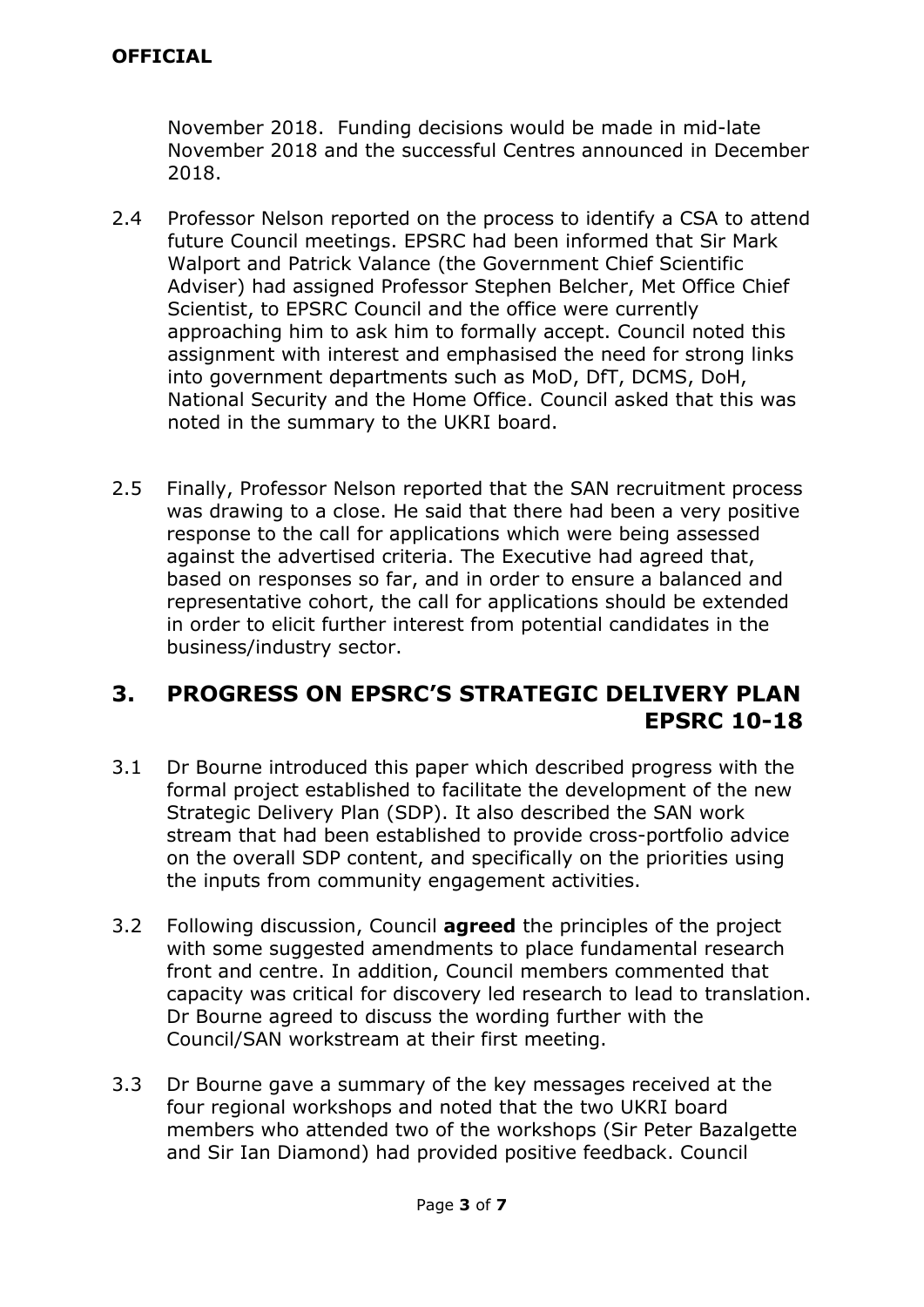members who attended also noted the positive, constructive feel at the workshops.

- 3.4 Council **noted** the role of the Council/SAN work stream in developing the Strategic Delivery Plan.
- 3.5 Council discussed the proposed top-level priorities and gave recommendations to make the messaging clearer as well as making 'discovery science' more visible. Overall, Council **agreed** the proposed top-level priorities for the SDP, but advised that more consideration of the language used was needed.
- 3.6 Professor Nelson stated that he was keen for Professor Gladden to be kept involved in this process from now on so that she had clear ownership of the SDP.

### **4. IMPLICATIONS OF THE EVOLVED FUNDING LANDSCAPE ON EPSRC'S PORTFOLIO & OPERATION EPSRC 11-18**

- 4.1 Mr Mapstone introduced this paper which described a proposed new Council/SAN workstream which would look at the implications of the current funding landscape for EPSRC's future portfolio and operation. He said that this had been prompted by a discussion at the last Council meeting and said that the proposed activity was intended to tackle the concerns raised by Council then. The work stream would aim to make recommendations to Council by the end of 2018 around three key issues:
	- i) Developing and delivering EPSRC's vision for its portfolio within the current funding environment;
	- ii) Future approaches to responding to and maximising additional funding opportunities, whether fiscal events or UKRI funds;
	- iii) Managing the financial implications of ring fenced allocations and institute investments beyond initial allocations.

#### 4.2 **Minute not included as contains exempt material, at the time of publication, under the terms of the Freedom of Information Act 2000.**

4.3 **Minute not included as contains exempt material, at the time of publication, under the terms of the Freedom of Information Act 2000.**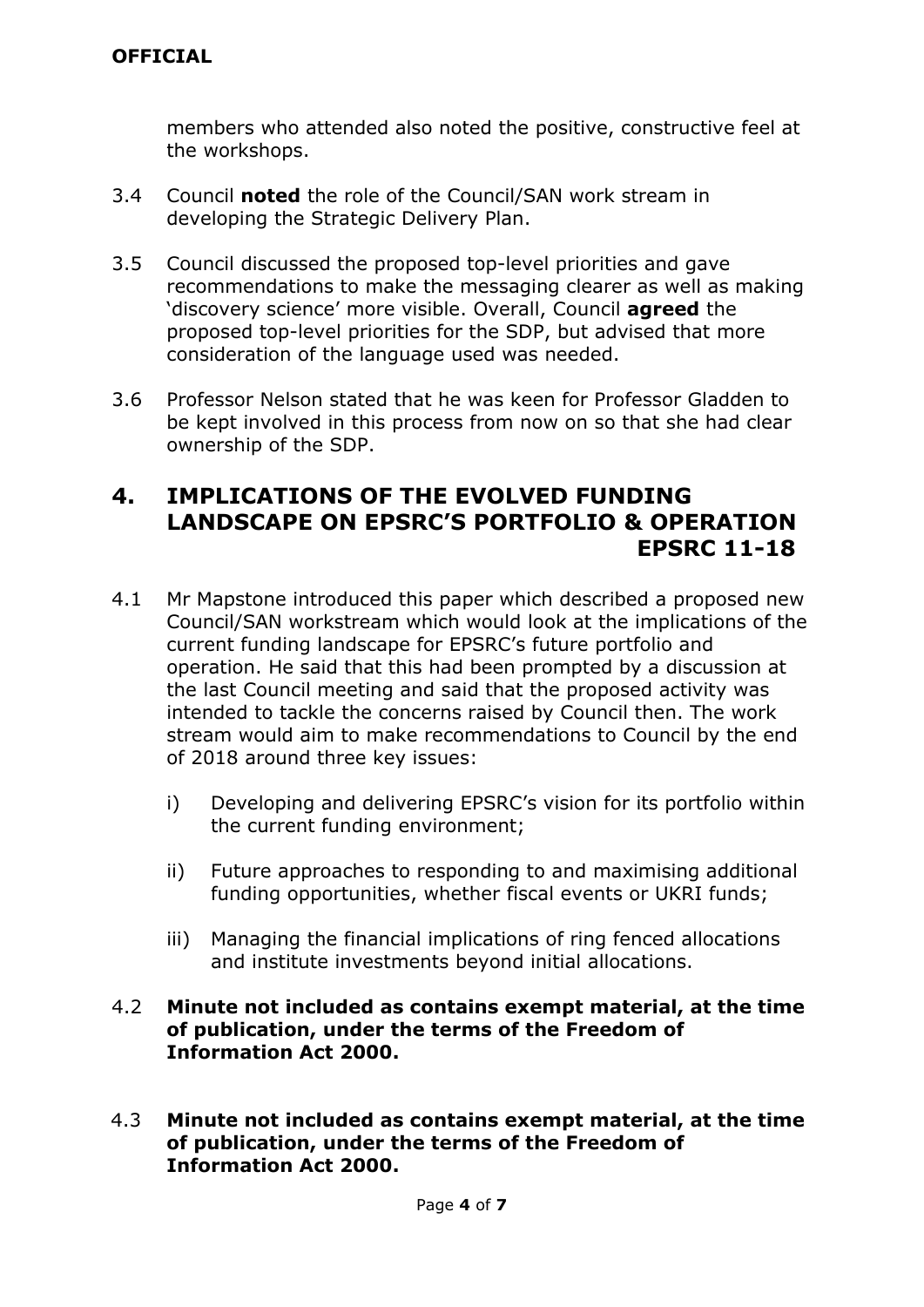4.4 Council **endorsed** the work stream and the suggested key issues, but asked for the SAN working group to also explore possible scenarios, which would form the basis of future council debate.

## **5. EPSRC'S BUSINESS ENGAGEMENT STRATEGY (EPSRC 12-18)**

5.1 Dr Pandya introduced a paper which provided an update on the progress made since the EPSRC business engagement strategy was last reviewed in 2016, and which in particular focused on EPSRC's Prosperity Partnerships and business relationships. As the policy framework for UKRI emerged, the paper also sought guidance from Council on the future evolution of EPSRC's business engagement strategy in key areas. In particular, input was sought on the degree to which EPSRC should revise its approach to engaging with small or medium-sized businesses (SMEs) and high-growth potential companies.

#### 5.2 Council **noted** the paper. **Minute not included as contains exempt material, at the time of publication, under the terms of the Freedom of Information Act 2000.**.

- 5.3 Council also agreed that it would be important to promote both the value and importance of the Prosperity Partnerships model within UKRI.
- 5.4 Council raised concerns about the low level of input from business into peer review. They suggested that EPSRC work with business college members who have recently attended panels to generate some clear messages on why engaging with peer review is useful to business.

# **PROGRESS WITH ARCHER 2 PROJECT**

# **(EPSRC 13-18)**

6.1 Ms Nicholson reminded Council that at the July 2016 meeting Council had agreed, in principle, to replace the ARCHER service, subject to a satisfactory scientific case being presented. The scientific case had been presented to the October 2016 meeting and Council had agreed to initiate the ARCHER2 project to procure the next national super-computing service. Council had then been given a further update in October 2017, following the Gateway 2 review (Delivery Strategy) and, at that stage, agreed the project should continue. Ms Nicholson said that this present paper provided Council with a further update including the actions that were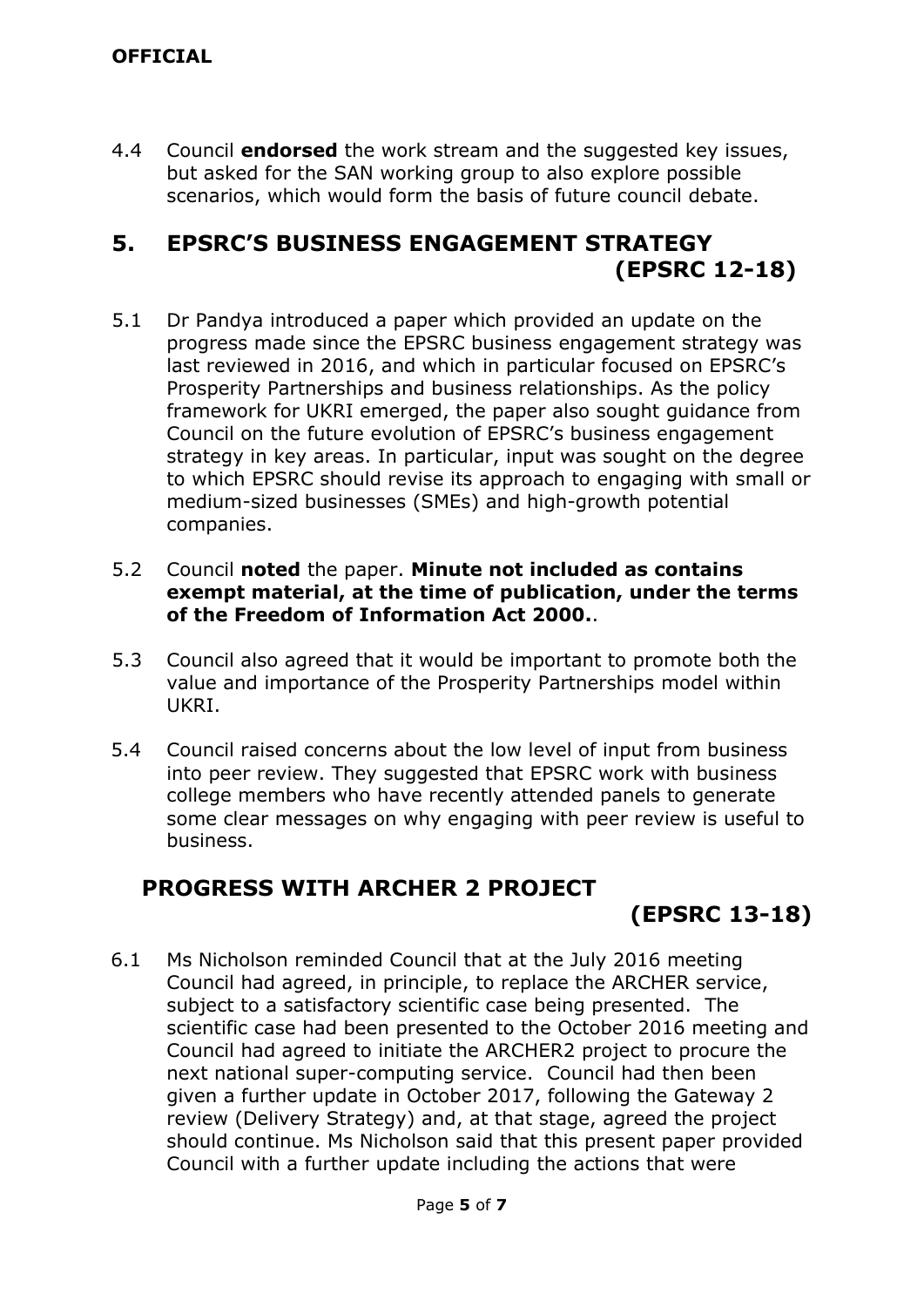underway to secure additional capital funding. She reported that a key next step in this regard would be the presentation of a revised Outline Business Case to the newly formed UKRI Investment Committee in August 2018.

- 6.2 Council discussed the risks associated with not securing funding and how ARCHER2 ties in with the UKRI Infrastructure road map.
- 6.3 Council **noted** the update and the risks to the research portfolio and **endorsed** the continued capital search. Council asked to be provided an update on the outcome of the Investment Committee meeting at its next meeting.

## **7. NOTES OF THE PREVIOUS MEETING**

7.1 Council **agreed** the record of the last meeting.

# **8. ACTIONS AND MATTERS ARISING**

- 8.1 There were 5 actions from the last meeting. The actions under paragraphs 3.4, 4.2 and 5.3 were complete, or dealt with elsewhere on the meeting agenda.
- 8.2 Mr Paul reported on progress with the action arising from paragraph 3.1. He said that the publication of the final Framework document meant that work could begin on revising the Council Protocol document. However, UKRI centre has said that they were proposing to produce a code of conduct for Council members which would inform this document. It was hoped that a revised version of the protocol would be presented to the October meeting.

## **9. EXECUTIVE REPORT (EPSRC 14-18)**

- 9.1 Professor Nelson said there was nothing further to report over and above the written report.
- 9.2 Council **noted** the update.

# **10. ITEMS TO NOTE ONLY**

- 10.1 There was one information paper:
	- i) Communications Update EPSRC 15-18